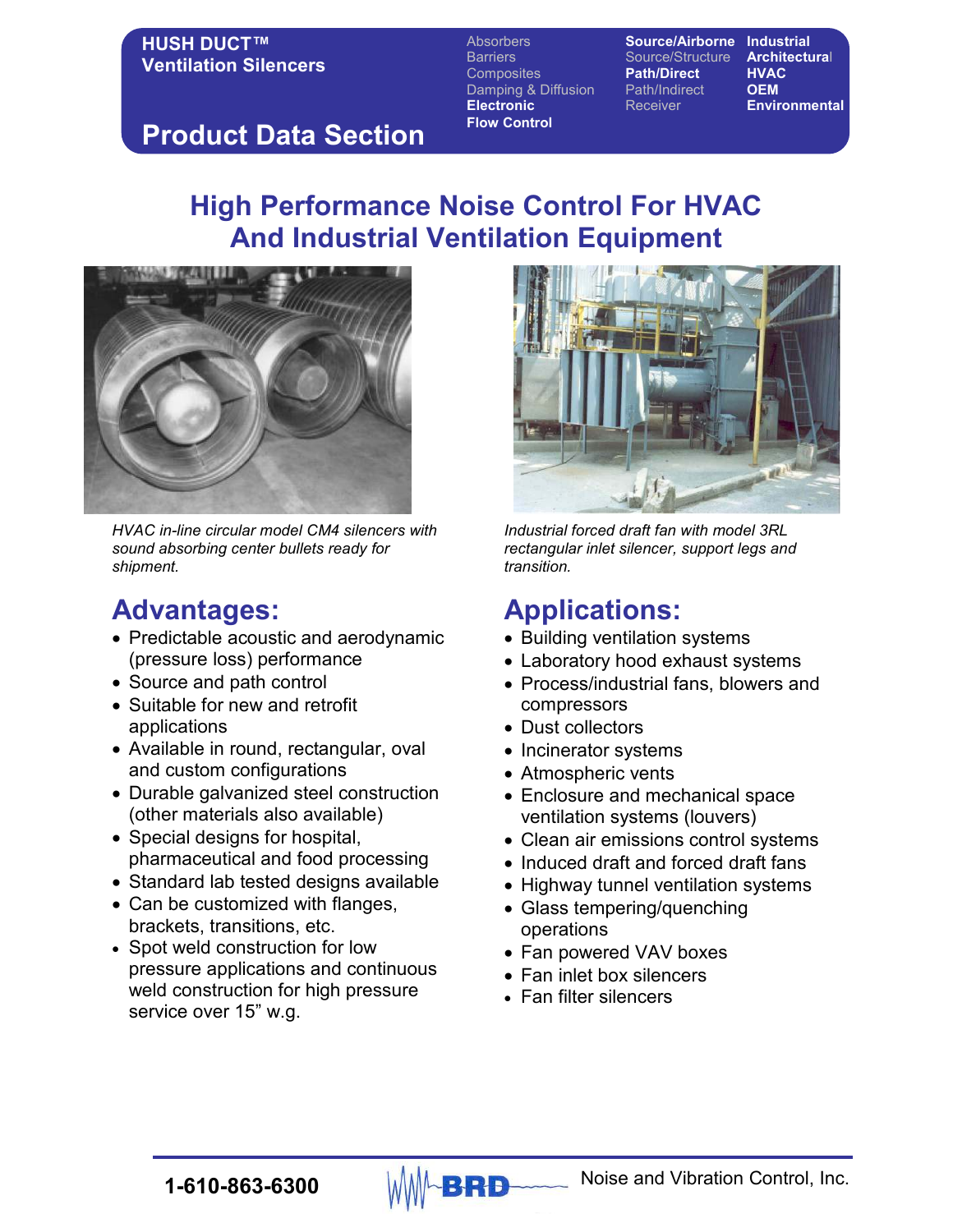# **Product Data Section**

# **About BRD HUSH DUCT Silencers:**

 BRD silencers consist of parallel baffles or bullets constructed of perforated metal with rounded aerofoil design. The baffles are filled with sound absorptive material. A durable outside casing (solid sheet) provides the structural integrity of the unit while acting as a barrier to contain and reflect sound waves into the packed sections. Controlling the baffle and air flow passage thickness and spacing allows HUSH DUCT™ silencers to be tuned to reduce the most offending tones or frequencies. BRD sales engineers have the experience and knowledge to help you determine the requirements of your project and select the most costeffective standard or custom design for the application. Thin profile acoustical louvers (4" to 12") are available for building ventilation applications to/from mechanical equipment rooms.



1) **IDENTIFY** desired performance for noise reduction and aerodynamic pressure loss that is allowable for the silencer. BRD can help you identify the noise reduction criteria if we are supplied with

> a) published and/or measured decibel levels by frequency and overall for the air moving equipment. b) the targeted overall silenced noise level or criteria.

- 2) **VERIFY** size of duct or air flow opening.
- 3) **DETERMINE** air flow velocity in feet per minute (FPM) where FPM = total air flow





*Schematic representations of series C circular silencers (top) and series R rectangular silencers (bottom).*

- 4) **REFER** to the following application guides for rectangular and round HUSH DUCT™ silencers.
- 5) **SELECT** the appropriate HUSH DUCT™ silencer model/type to concurrently meet the noise reduction, pressure loss and selfgenerated noise requirements.
- 6) **CONSULT** BRD for pricing, confirmation of selection and further assistance on custom applications.

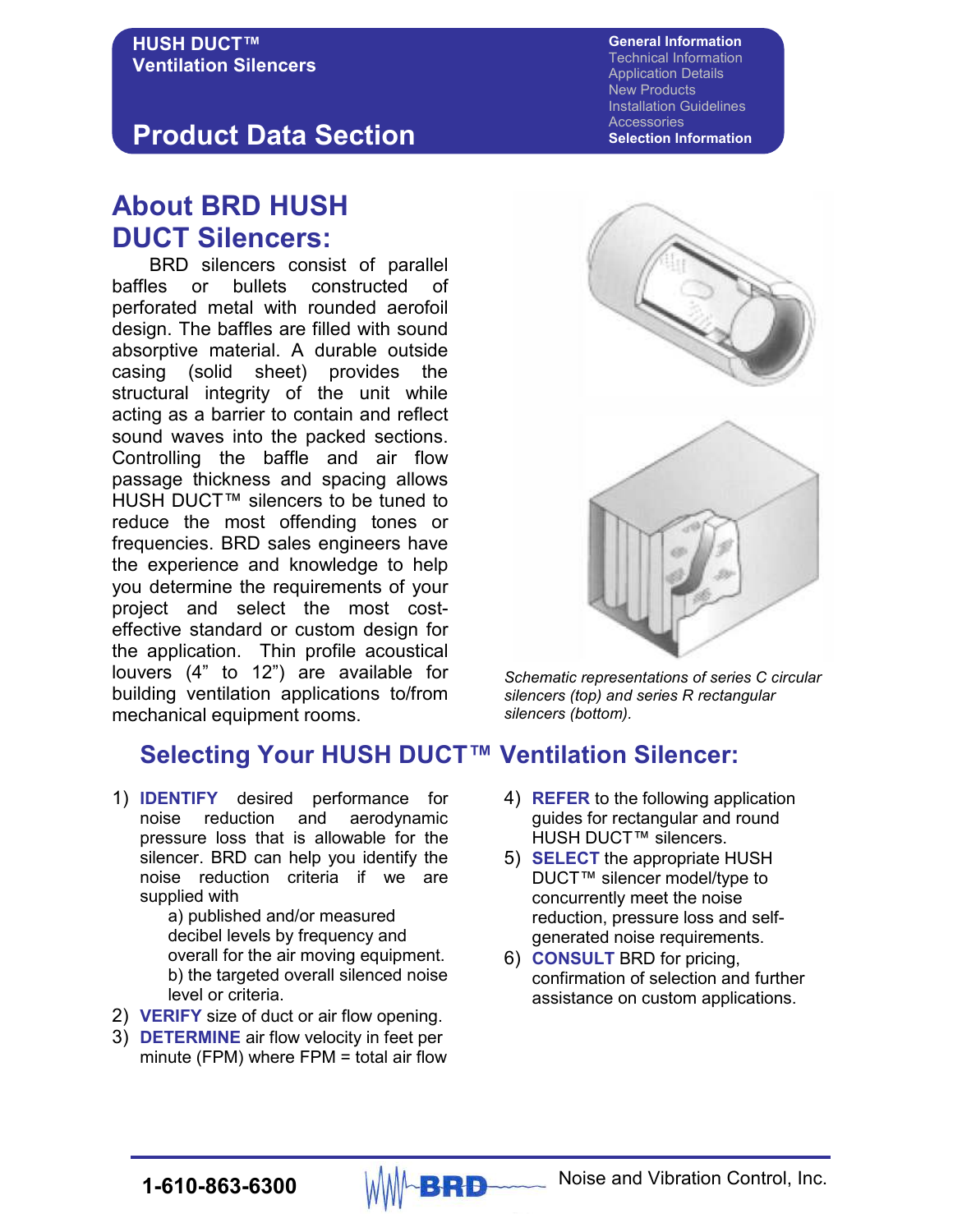**General Information Technical Information**  Application Details New Products Installation Guidelines Accessories **Selection Information** 

#### **HUSH DUCT™ Ventilation Silencers**

# **Product Data Section**

| Model<br>Type | Recommended<br>Velocity In<br>(FPM) | <b>Noise</b><br>Reduction<br>Range In<br>Decibels (dB) | Pressure<br>Loss<br>Type | Pressure<br>Loss At 1500 FPM<br>In Inches Water<br>Column | See<br>Figure | Standard<br>Lengths |
|---------------|-------------------------------------|--------------------------------------------------------|--------------------------|-----------------------------------------------------------|---------------|---------------------|
| <b>RXL</b>    | $\leq 2,500$                        | 7 to 9 dB                                              | XL                       | $0.14$ "                                                  |               | 3', 5', 7' 8 10'    |
| RL            | $\leq 2.500$                        | 8 to 10 dB                                             |                          | 0.15''                                                    |               | 3', 5', 7' 8 10'    |
| RM            | $\leq 2.500$                        | $7$ to $9$ dB                                          | M                        | 0.18''                                                    |               | 3', 5', 7' 8 10'    |
| RR            | $\leq 2.000$                        | 9 to 11 dB                                             | R                        | 0.24''                                                    |               | 3', 5', 7' 8 10'    |
| RН            | $\leq 1,500$                        | 14 to 16 dB                                            | Н                        | 0.71''                                                    |               | 3', 5', 7' 8, 10'   |

<sup>1</sup>Pressure loss types: XL= extra low, L = low, M = medium, R = regular, H = high <sup>2</sup>Data listed is for 3' long models only. Consult BRD for 5', 7' and 10' long performance data.





### **Special Models:**

| XXX - MS - XXXX                                                                       | Mylar and spacer for acoustic insulation                           |  |  |  |
|---------------------------------------------------------------------------------------|--------------------------------------------------------------------|--|--|--|
| XXX - FS - XXXX                                                                       | Fiberglass cloth and spacer for acoustic insulation                |  |  |  |
| XXX - LF - XXXX                                                                       | Low frequency design; best performance in first three octave bands |  |  |  |
| XXX - FF - XXXX                                                                       | Fiber free packless no-fill design                                 |  |  |  |
| Consult BRD for acoustic performance and pressure loss ratings on all special models. |                                                                    |  |  |  |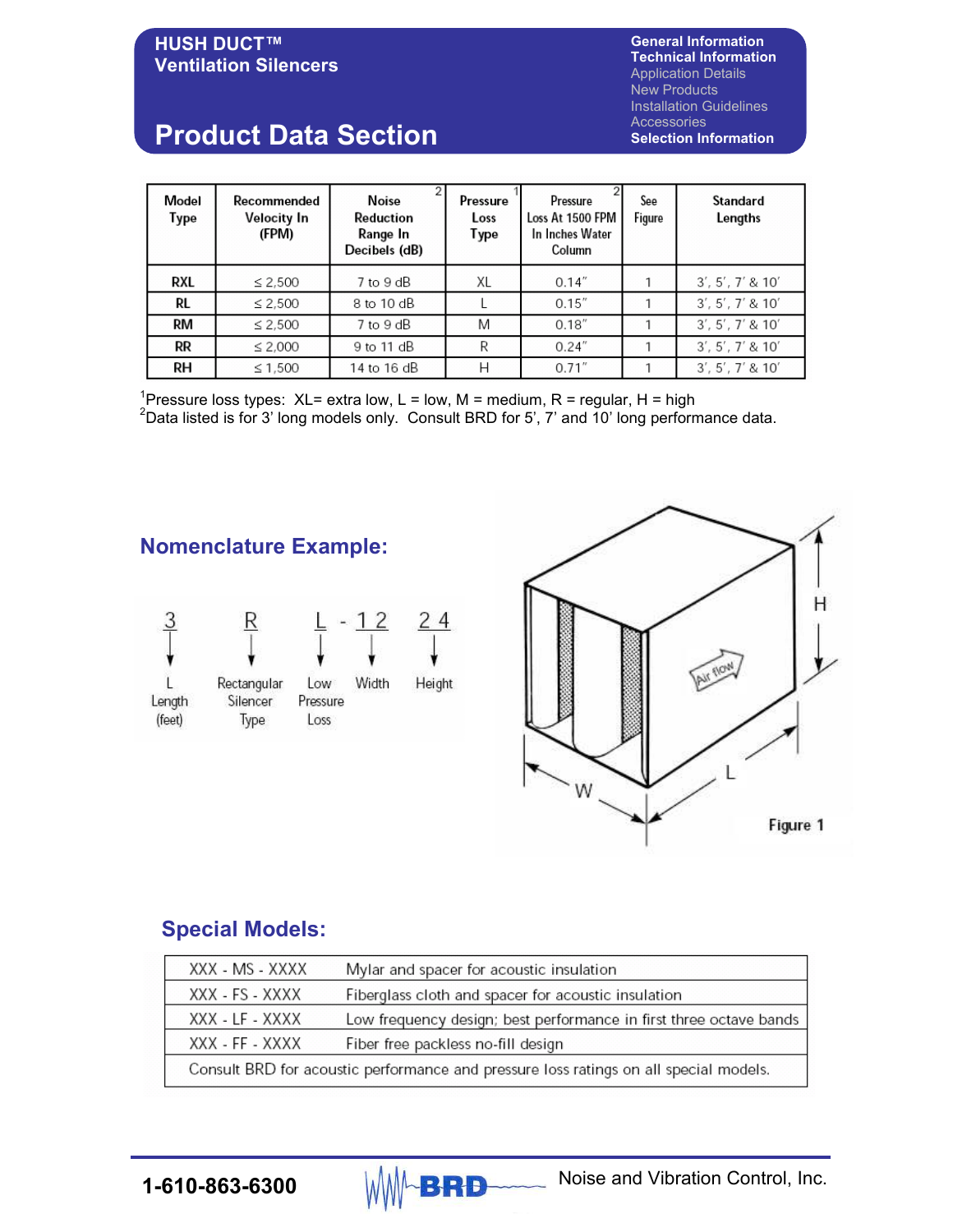# **General Information Technical Information**

#### **HUSH DUCT™ Ventilation Silencers**

Application Details New Products Installation Guidelines Accessories **Selection Information** 

# **Product Data Section**

| Model<br>Type   | Recommended<br>Velocity In<br>(FPM) | Noise<br>Reduction<br>Range In<br>Decibels (dB) | Pressure <sup>1</sup><br>Loss<br>Type | Pressure Loss At<br>1500 FPM In<br>Inches Water<br>Column | See<br>Figure | <b>Standard Sizes</b> |                                   |                           |
|-----------------|-------------------------------------|-------------------------------------------------|---------------------------------------|-----------------------------------------------------------|---------------|-----------------------|-----------------------------------|---------------------------|
|                 |                                     |                                                 |                                       |                                                           |               | D1<br>Diameter        | D <sub>2</sub><br><b>Diameter</b> | Length                    |
| CL4             | $\leq 4.000$                        | 10 to 12 dB                                     | L                                     | 0.18"                                                     | 2             | 12" TO 60"            | $D1 + 8^{n}$                      | $2 \times D1$ (not < 36") |
| CM4             | $\leq 4,000$                        | 14 to 16 dB                                     | M                                     | $0.20$ "                                                  | 2             | 12" TO 60"            | $D1 + 8$ "                        | $2 X D1$ (not < 36")      |
| CH <sub>4</sub> | $\leq 4.000$                        | 16 to 18 dB                                     | H                                     | 0.40"                                                     | 2             | 12" TO 60"            | $D1 + 8$ "                        | $2 \times D1$ (not < 36") |
| CL <sub>8</sub> | $\leq 4.000$                        | 16 to 18 dB                                     | L                                     | 0.18"                                                     | 2             | 12" TO 60"            | $D1 + 16"$                        | $2 \times D1$ (not < 36") |
| CM <sub>8</sub> | $\leq 4,000$                        | 18 to 20 dB                                     | M                                     | $0.20$ "                                                  | 2             | 12" TO 60"            | $D1 + 16''$                       | 2 X D1 (not < 36")        |
| CH <sub>8</sub> | $\leq 4.000$                        | 22 to 24 dB                                     | Η                                     | 0.40"                                                     | 2             | 12" TO 60"            | $D1 + 16''$                       | 2 X D1 (not < 36")        |
| <b>CLO</b>      | $\leq 4,000$                        | 8 to 10 dB                                      | L                                     | 0.25"                                                     | 3             | 12" TO 60"            | <b>NA</b>                         | 3 X D1 (not < 36")        |
| CH <sub>0</sub> | $\leq 4,000$                        | 12 to 14 dB                                     | Н                                     | $0.40$ "                                                  | 3             | 12" TO 60"            | <b>NA</b>                         | $3 X D1$ (not < $36"$ )   |

<sup>1</sup>Pressure loss types: L = low, M = medium, H = high







L

Air flow

### **Nomenclature Example: Special Models:**



| XXX - MS - XXXX | Mylar and spacer for acoustic insulation                              |
|-----------------|-----------------------------------------------------------------------|
| XXX - FS - XXXX | Fiberglass cloth and spacer for acoustic<br>insulation                |
| XXX - LF - XXXX | Low frequency design; best performance in<br>first three octave bands |
| XXX - FM - XXXX | Stainless steel fibermetal acoustic<br>insulation                     |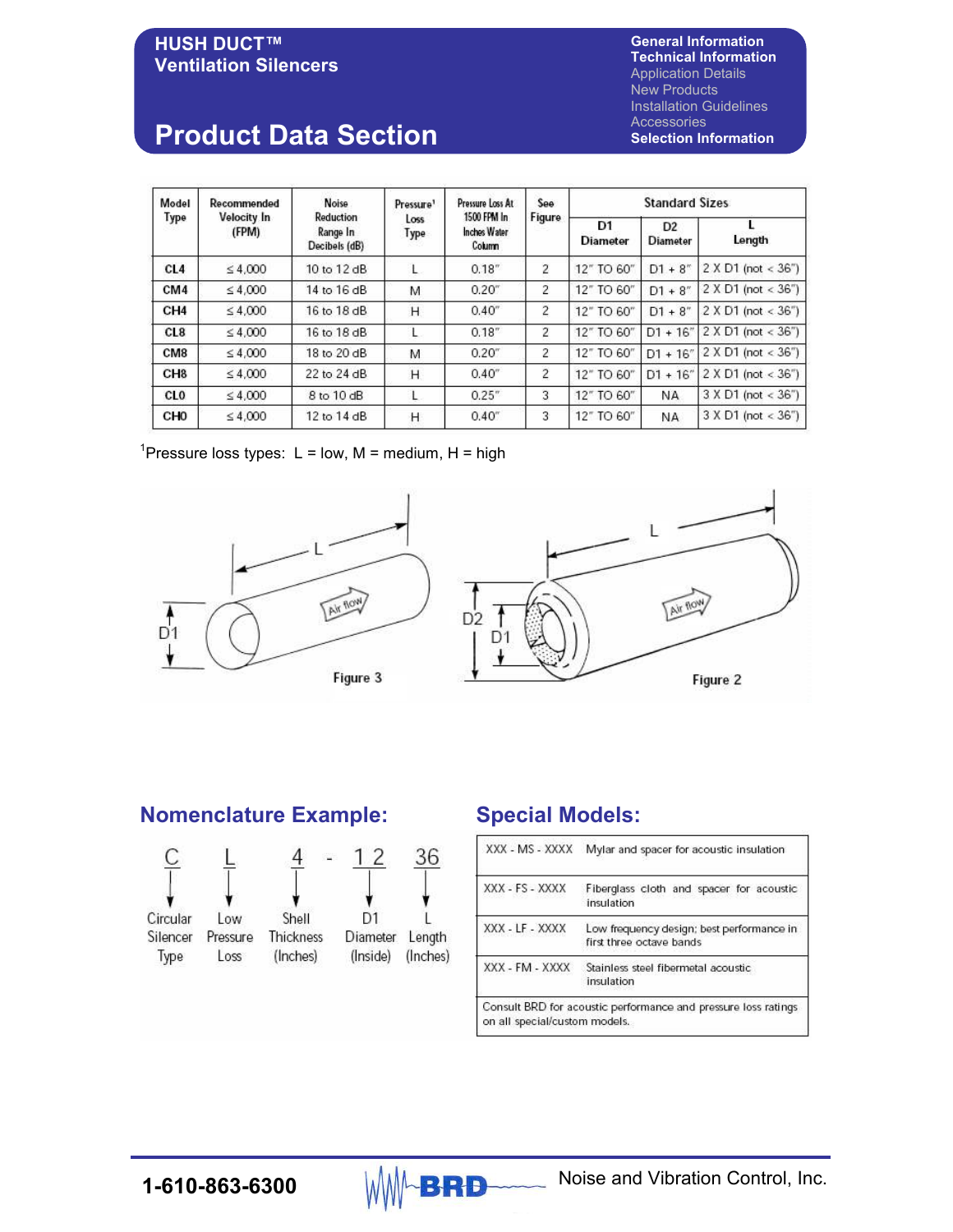**General Information** Technical Information Application Details New Products **Installation Guidelines Accessories Selection Information** 

# **Product Data Section**

### **Treatment Options for HVAC Condenser Fans**









#### *Unitary***™ Perimeter System**

Most economical solution supported around the top perimeter of the unit. Overall height ranges from 2' to 4' depending on desired performance. Perimeter panels are HUSH GUARD™ model HGU-400. Not recommended when receiver locations are at elevations higher than the fans. Panels are supported by the top of the HVAC unit or by an independent steel structure. Minimal pressure loss rating. Can be upgraded to a parallel baffle or silencer bank system.

#### **Parallel Baffle System**

High performance treatment using parallel acoustic baffles or splitters supported above the unit. Baffle thickness and spacing are determined by desired performance. The dept of baffles and plenum space above the unit are other variables used to balance acoustic performance and aerodynamic pressure loss requirements. Easily integrated with HUSH GUARD™ modular barrier walls and air intake HUSH DUCT™ model HDAL acoustical louvers for maximum overall reductions on critical projects.

#### **Silencer Bank System**

High performance solution installed directly above the footprint of the HVAC unit. Preferred method when perimeter barrier walls do not extend above the height of the condenser fans or where barrier walls are too far away from the equipment for the preferred Parallel Baffle System (see above). Requires plenum depth of 2' to 4' for best aerodynamic results. HUSH DUCT™ low frequency ventilation silencer modules are assembled together to form the larger silencer bank. Typical silencer bank height is 6' to 8' total from top of the unit.

#### **Silencer Stack System**

Individual circular silencer stacks can be used above each individual condenser fan if there is sufficient clearance between fans and if equipment operating conditions have a higher tolerance for pressure loss. Excellent performance in heights of 24" to 30". Heights up to 48" can be used for critical applications. Best suited for condensing units and condensing sections on packaged air handling units. Uses HUSH DUCT™ model CM2 or CM4 design. Balance of height to diameter ratio is critical for optimum performance.

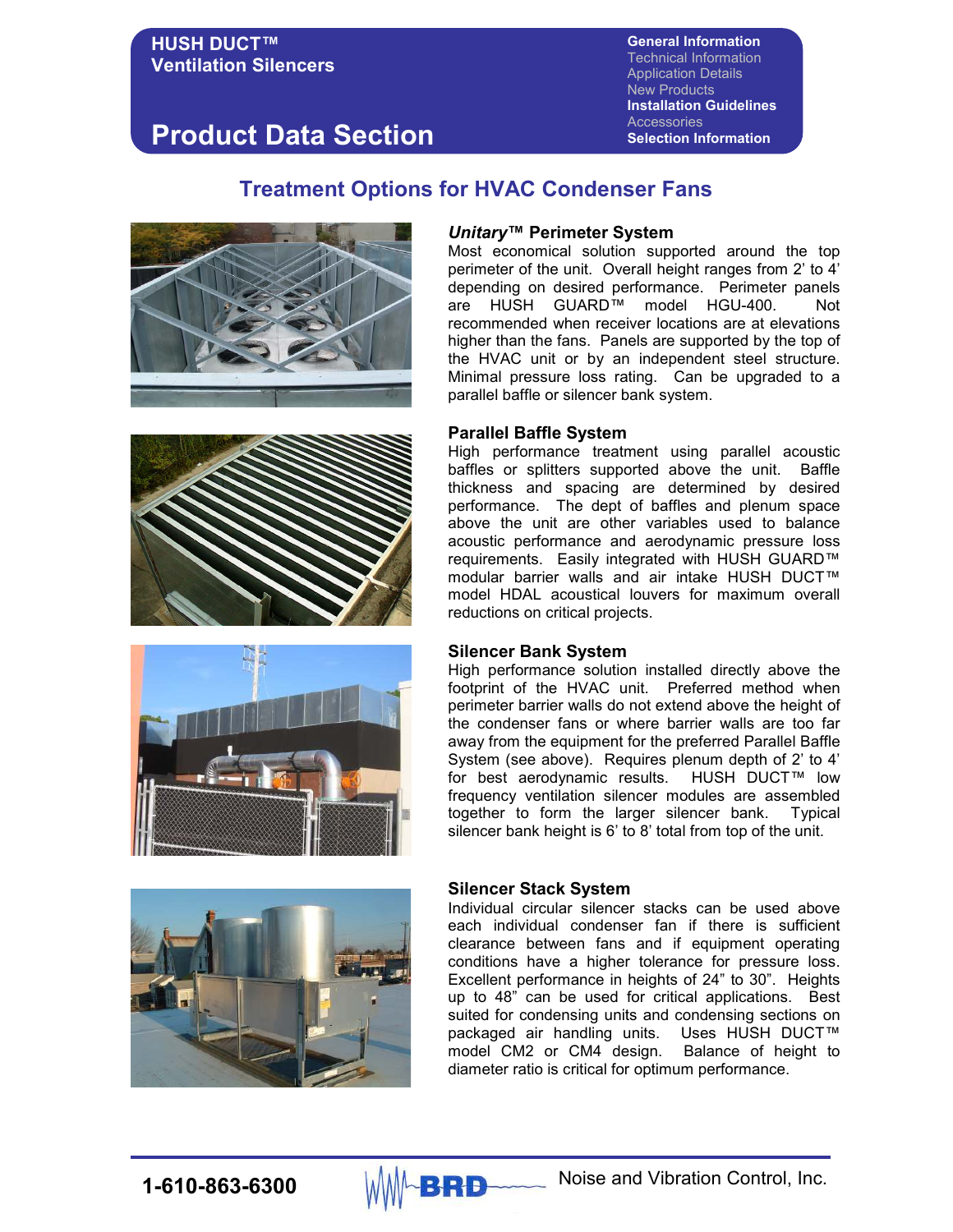# **Product Data Section**

General Information Technical Information **Application Details**  New Products Installation Guidelines **Accessories**  Selection Information



Tuned fan stack silencer.



Combination vertical acoustical elbow silencer with damper and fan.



**Acoustical Diffuser Cone** (ADC) for vane axial fan.



Acoustic louver for building ventilation.

Let Us Design A **Custom** HUSH DUCT™ Silencer For Your Air Moving Equipment Or **System** 



TEFC electric motor silencer.



Scroll fan combination inlet box/silencer with bird screen and inlet bell.



In-line horizontal elbow duct silencer.



Cross talk/air transfer silencer (Z configuration).